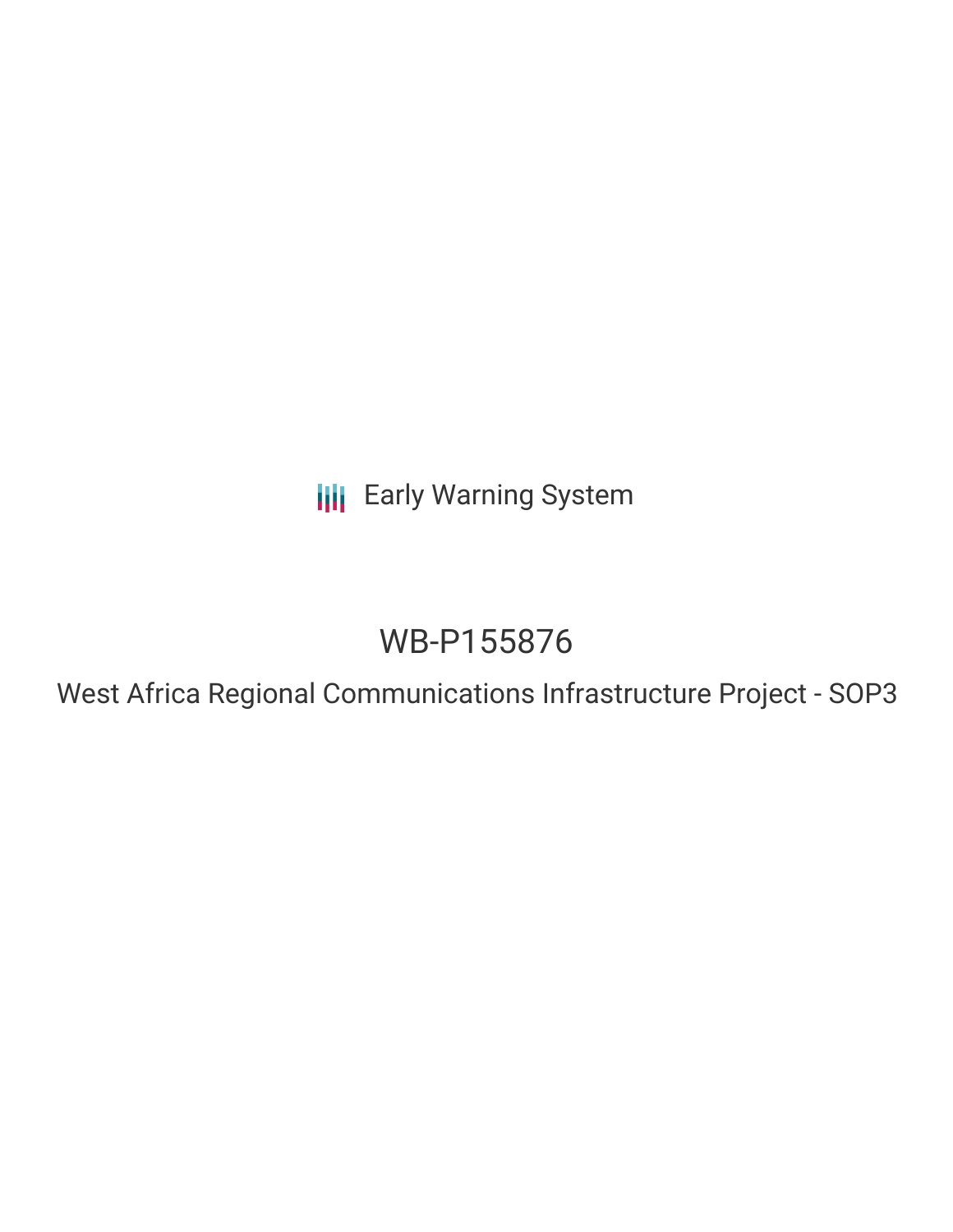

### **Quick Facts**

| <b>Countries</b>               | Guinea-Bissau                   |
|--------------------------------|---------------------------------|
| <b>Financial Institutions</b>  | World Bank (WB)                 |
| <b>Status</b>                  | Active                          |
| <b>Bank Risk Rating</b>        | B                               |
| <b>Voting Date</b>             | 2017-03-24                      |
| <b>Borrower</b>                | Ministry of Economy and Finance |
| <b>Sectors</b>                 | Communications, Infrastructure  |
| <b>Investment Type(s)</b>      | Loan                            |
| <b>Investment Amount (USD)</b> | \$35.00 million                 |
| <b>Project Cost (USD)</b>      | \$35.00 million                 |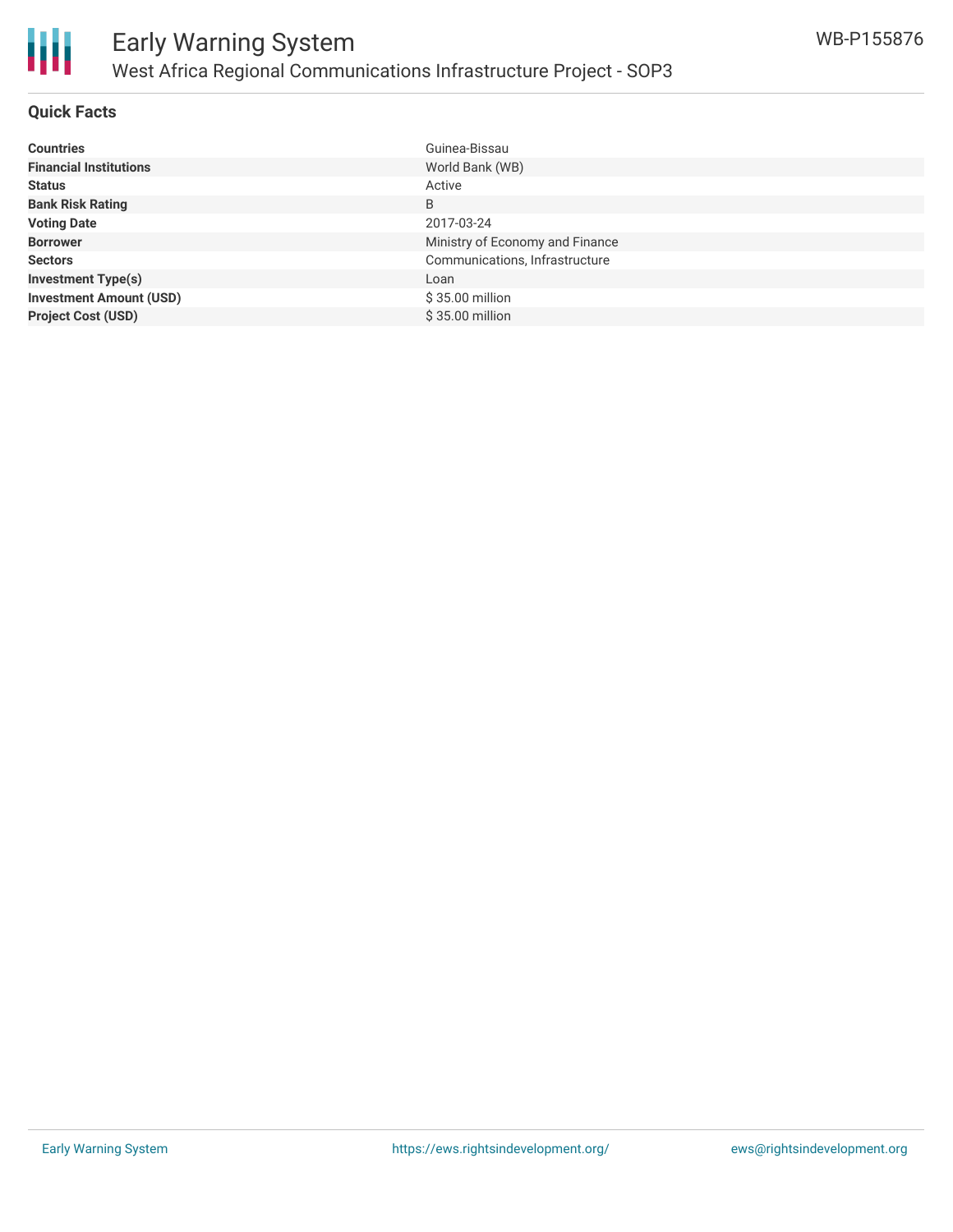

## **Project Description**

This project finances the expansion of the geographical reach of broadband networks and the reduction of costs of communication services in the territory of Guinea-Bissau through two components: i) Supporting Connectivity and ii) Creating an enabling environment for connectivity.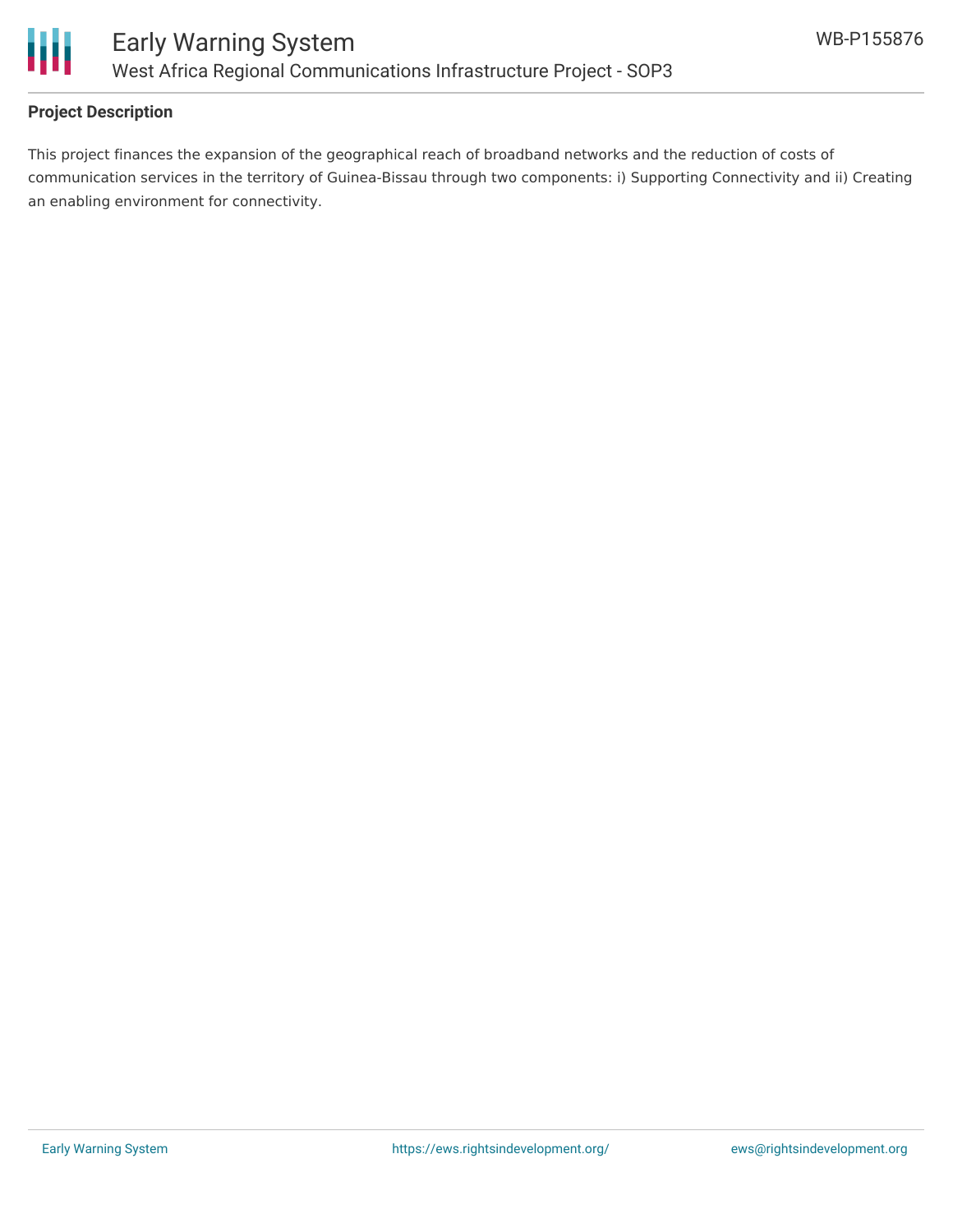

### **Investment Description**

World Bank (WB)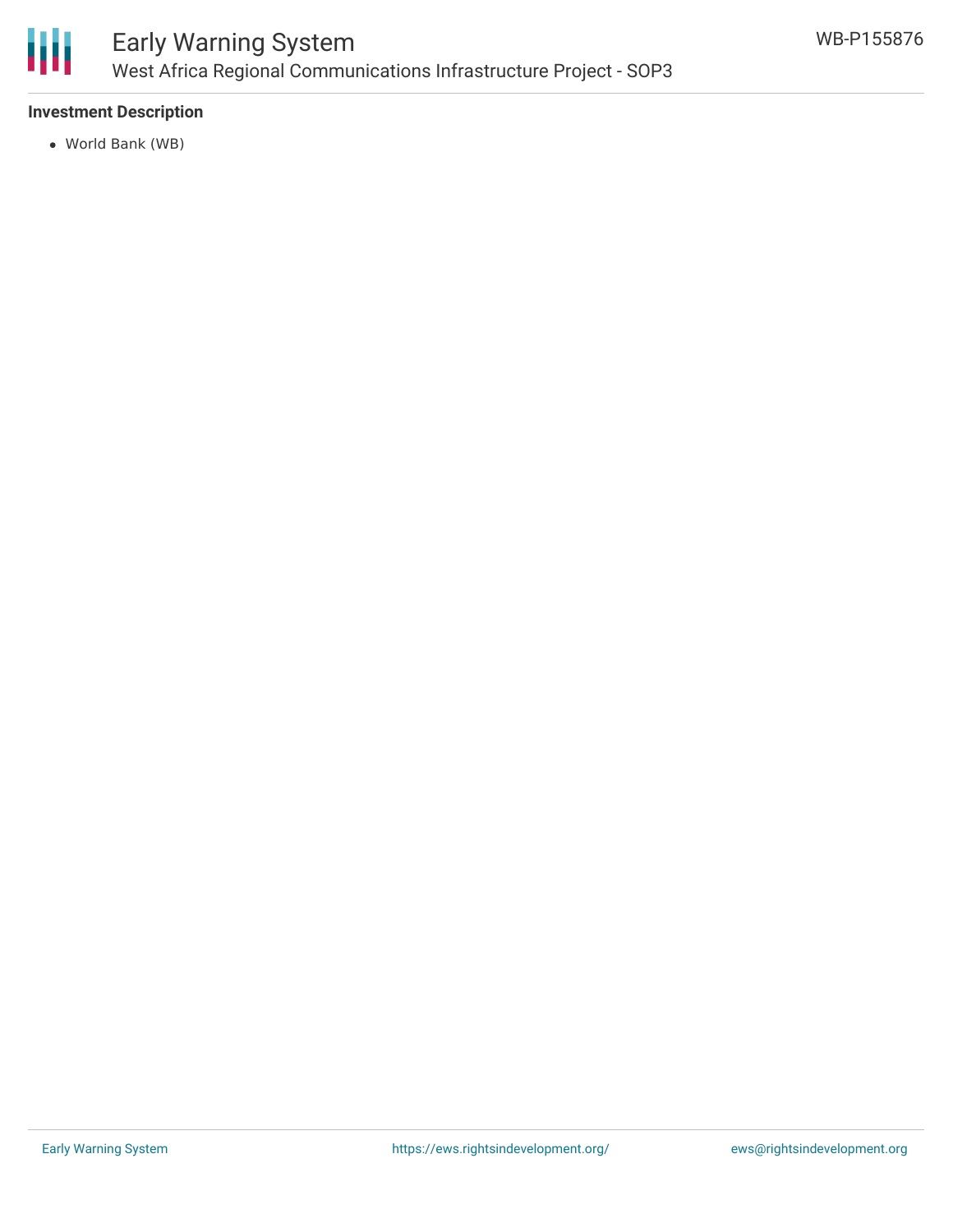

### **Contact Information**

Implementing Agencies Name: Ministry of Transport, Communication and ICT Contact: Joao Bernardo Vieira Title: Secretary of State for Transport and Communications Email: t.ministerio@yahoo.com.br

#### ACCOUNTABILITY MECHANISM OF WORLD BANK

The World Bank Inspection Panel is the independent complaint mechanism and fact-finding body for people who believe they are likely to be, or have been, adversely affected by a World Bank-financed project. If you submit a complaint to the Inspection Panel, they may investigate to assess whether the World Bank is following its own policies and procedures for preventing harm to people or the environment. You can contact the Inspection Panel or submit a complaint by emailing ipanel@worldbank.org. You can learn more about the Inspection Panel and how to file a complaint at:

http://ewebapps.worldbank.org/apps/ip/Pages/Home.aspx.